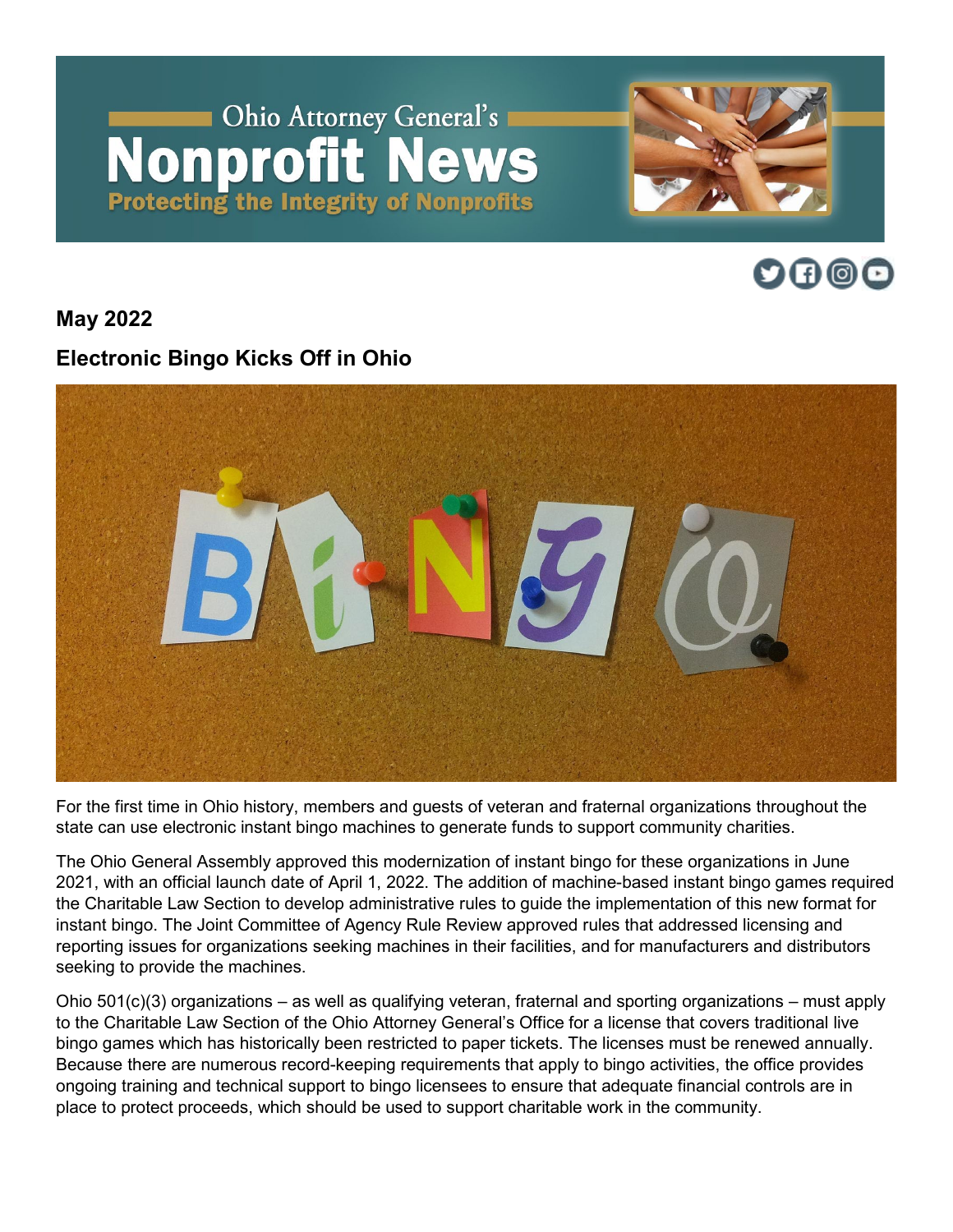By the April 1 launch of e-bingo, the Charitable Law Section had granted e-bingo licenses to 629 organizations, five distributors and four manufacturers. Organizations continue to apply, but they must be licensed prior to use of the machines.

The General Assembly's provisions on electronic instant bingo apply only to veteran and fraternal organizations. The General Assembly also required that manufacturers and distributors provide machines that have been forensically tested and approved by certified testing labs to ensure the games are fair, safe and incapable of being tampered with. The new regulatory system also requires the machine operators to provide ongoing reporting to create a paper trail, ensuring appropriate accounting of the funds used in the machines.

For additional information about obtaining a bingo license, visit bingo sections on the Charitable Law Section's web page at [Charitable.OhioAGO.gov,](https://charitable.ohioago.gov/Charitable-Bingo/Register-for-Bingo-Training) or email [CharitableBingo@OhioAGO.gov.](mailto:CharitableBingo@OhioAGO.gov)

#### **Town Hall Meetings on e-Bingo Set for May 25**

Veteran and fraternal organizations as well as manufacturers and distributors involved in e-bingo can register to participate in May 25 town hall meetings at the State Library of Ohio, located in Columbus.

Legal requirements, reporting responsibilities, board governance matters and other enforcement issues will be discussed. The two 90-minute sessions will begin at 10 a.m. and 1 p.m. and focus exclusively on electronic instant bingo. Attendance is limited, and advanced online [registration](https://charitable.ohioago.gov/Charitable-Bingo/Register-for-Bingo-Training) is required.

#### **New Law Addresses Charitable Raffles of Alcohol**

The General Assembly recently enacted a new law addressing charitable raffles to ensure that any alcohol products awarded through these fundraisers have been purchased through an appropriate state-licensed agent.

When beer and wine are raffled off, the charitable organization needs to collect and retain sales receipts indicating that the products were purchased by the organization or by a donor from an Ohio agent with permits to do business in the state of Ohio. If high-proof liquor is involved, the charitable organization must complete a form in advance and upload receipts to the Ohio Division of Liquor Control. These provisions apply to raffles, silent auctions, door prizes and other similar charitable events.

Ohio liquor-permit holders and state liquor agencies are prohibited from making donations for these fundraising events.

The new law – which made no changes in the general provisions of [ORC 2915](https://codes.ohio.gov/ohio-revised-code/chapter-2915) about other requirements related to charitable raffles – can be found at [ORC 4301.58.](https://codes.ohio.gov/ohio-revised-code/section-4301.58)

Learn more about the [Division of Liquor Control.](https://com.ohio.gov/divisions-and-programs/liquor-control/Temporary-event-permits/applications-and-forms/beer-and-intoxicating-liquor-receipts-for-fundraisers)

### **The Charitable Law Section by the Numbers**

The filings made by Ohio's charities during 2021 have been counted and compiled. Here is a snapshot of the Buckeye State's charitable sector.

Despite the countless challenges that COVID created for charities throughout the country, the number of charities in Ohio has continued to grow – to 58,975 registered charitable organizations in 2021, up from 56,287 in 2020 and 53,765 in 2019. Counting the organizations that received filing exemptions, the Charitable Law Section's database lists 68,729 charitable organizations.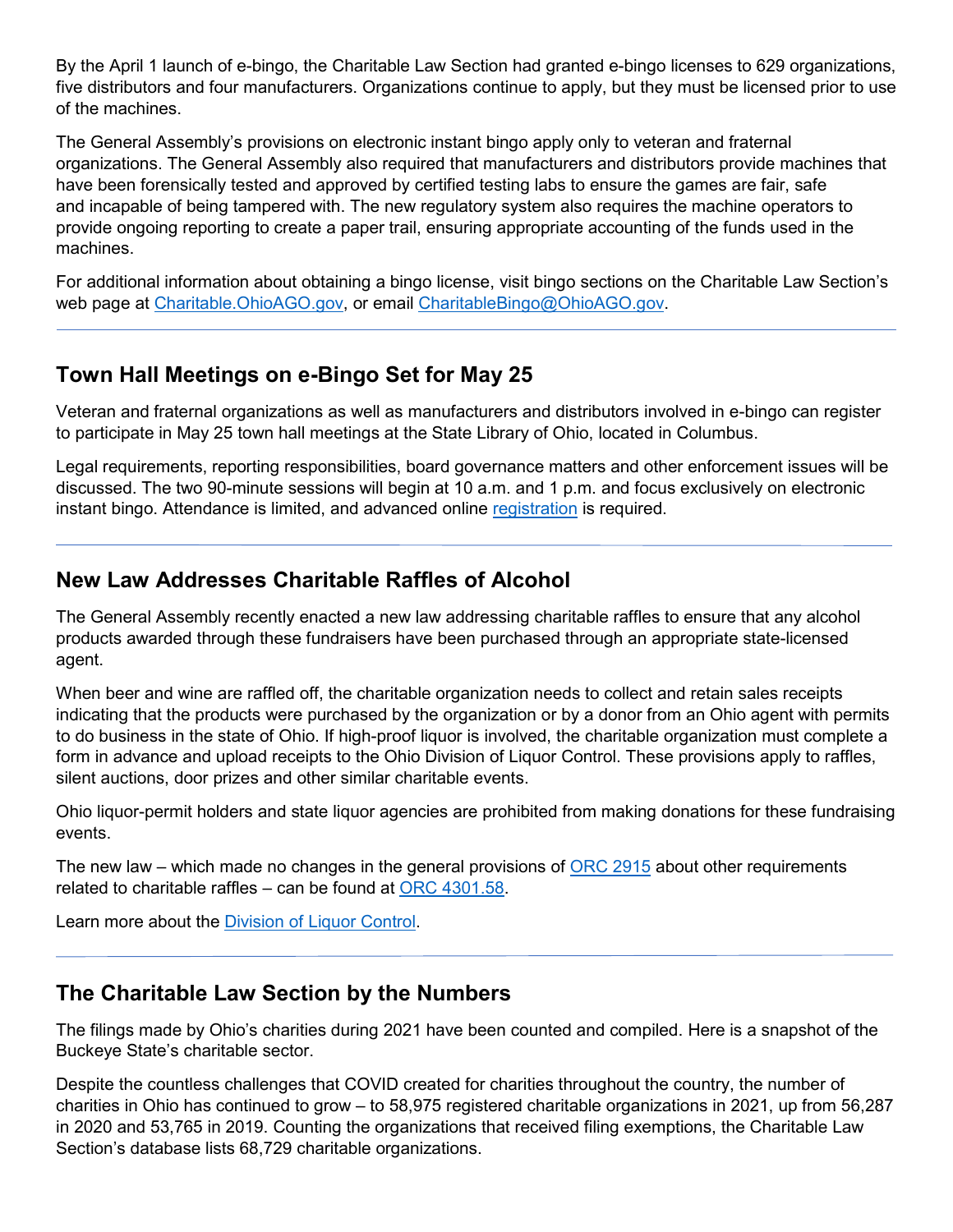Although a COVID-induced increase in closures of charitable organizations might have been expected, the opposite has been true in Ohio. The Charitable Law Section recorded 747 dissolutions in 2021, less than the 798 in 2020 and 1,003 in 2019. Growth in the number of new organizations has been strong, with 3,296 new organization filings last year, compared with 3,093 in 2020 and 3,952 in 2019.

Professional solicitors are entities hired by charities to raise funds on their behalf. Ohio law requires annual filings by the solicitors, as well as reports on each campaign they handle for charities. There has been a steady number of solicitors filing in Ohio in recent years, with Ohio receiving filings from 108 professional solicitors in 2021, 100 solicitors in 2020 and 105 in 2019.

The number of campaigns conducted by solicitors in Ohio increased some last year but remained well below the 2019 total. The office received reports on 791 campaigns in 2021, compared with 729 in 2020 and 1,169 in 2019.

#### **Charitable Enforcement Actions**

The Charitable Law Section has been involved in a number of enforcement activities:

**Newcomerstown Emergency Rescue Squad/Heather Stein Wells** – Last year, the section sought injunctive relief, civil penalties, punitive damages and possible restitution/compensatory damages from Heather Stein Wells, the former president and sole operator of the Newcomerstown Emergency Rescue Squad Inc. ("NERS"), a fire and rescue nonprofit in Newcomerstown. Wells awarded herself a large salary, had sole control over the organization's finances, and used her position to bestow positions and financial benefits on her fiancée and family members. As a result of the Charitable Law Section's investigation, NERS entered into an Assurance of Discontinuance with the Attorney General, Wells was removed from her position as president, and a new board was installed to operate NERS. The court issued a default judgment against Wells that prohibits her involvement as a founder, a trustee or an agent of a charitable organization; prohibits her from soliciting for charitable organizations; and requires the payment of a \$15,000 penalty.

**Rig Dogs Nation** – The Attorney General filed suit last year against two Carroll County charities: Rig Dogs Nation Inc. and Fur-Ever Loved Animal Rescue Inc. Also named in the complaint were Jarrod and Lisa Miller, the charities' founders. The complaint alleged that Mr. Miller created Fur-Ever to be run by Mrs. Miller and created Rig Dogs to raise funds for charitable purposes, but deliberately did not comply with charitable registration requirements and conducted illegal fundraising activities through Rig Dogs. The Millers and their charities also failed to cooperate with a Charitable Law Section investigation, to account for spending of charitable funds, and to cease and desist their illegal activities. The Attorney General ultimately obtained a default judgment entry ordering three of the defendants to pay \$97,870.60 in restitution and \$50,000 in civil penalties. Additionally, both charities were dissolved and the Millers were enjoined from incorporating a nonprofit and from soliciting for charitable purposes in Ohio.

**Empowered for Excellence Behavioral Health Ohio** – The charity was founded by Jonathan James, who served as its chief executive officer and one of its directors. After an investigation, the Charitable Law Section believed that some of the charity's filings and records were misleading, that James breached his fiduciary duties, and that half or more of the charity's board members were James' relatives or improperly interested persons. The Attorney General's Office, Empowered for Excellence and James entered into an Assurance of Discontinuance last year under the following terms: The board of Empowered for Excellence will turn over completely and will be made up of five new and independent members; new board members and James will complete training with the Attorney General's Office; the board will independently review James' employment and any contracts with his relatives or companies under their control; James will not form, direct or have financial responsibility for any Ohio charity; and James will pay \$25,000 in civil penalties and \$100,000 in restitution for redistribution for charitable purposes.

**Ohio Veterans and Fraternal Charitable Coalition** – This past year, the Charitable Law Section successfully concluded an almost decade-long litigation over the legality of so-called "electronic raffle machines." In 2013,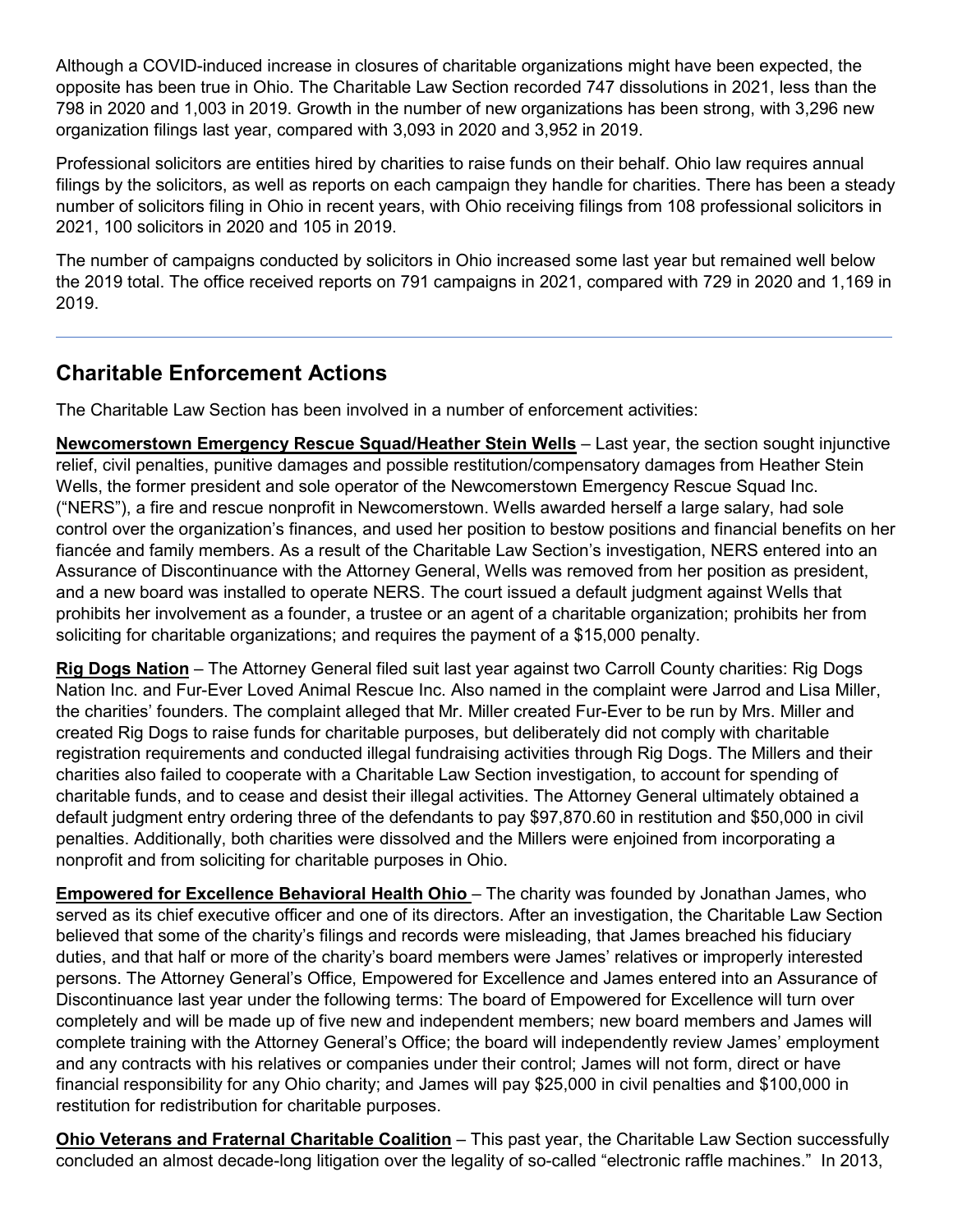the Ohio Veterans and Fraternal Charitable Coalition, a group of organizations wishing to use the machines, filed a declaratory judgment action against the Attorney General. At issue was the legality of electronic gaming machines put into play at numerous veteran and fraternal posts across the state. Plaintiffs claimed that the machines were electronic raffle machines and thus did not require a license, as charities in Ohio can legally conduct raffles without a license. After extensive briefing, both the trial court and court of appeals agreed with the Attorney General's Office, concluding that the machines did not conduct a raffle as defined in the Ohio Revised Code. Plaintiffs filed a discretionary appeal with the Ohio Supreme Court, which the Attorney General's Office opposed. The appeal was ultimately dismissed in December 2021.

**The New Hope Foundation Inc.** – A tip from an employee of Hospice of Hope in Maysville, Kentucky, led the Ohio Attorney General's Office and seven state attorneys general to investigate and ultimately shut down New Hope Foundation Inc. of Nashville as a sham hospice charity. New Hope raised funds through telemarketing and direct mail and allegedly provided education regarding hospice services. It sent "local area appeals" that appeared to prospective donors to be a solicitation from their local hospice but was not. In 2016, the organization had gross receipts of \$4,243,069, but performed few, if any, program services. Their "charitable programming" primarily consisted of sending out, upon request, information regarding the benefits of hospice care; providing information on their website; and making public-service announcements. In addition to paying executive compensation of almost \$100,000 and minimal other administrative expenses, New Hope used the remainder of the money to pay fundraisers to solicit donations on behalf of the organization. New Hope was indebted to the fundraisers for more than \$500,000. In June 2021, the organization and its officers and directors entered into a Settlement Agreement calling for the organization to dissolve. Farrah Young, Austin Cartwright and Dr. Andre Lee are banned from any charity or fundraising activities in perpetuity. The multistate enforcement – which encompasses Ohio, Kentucky, Tennessee, Arkansas, California, Minnesota, Kansas and New York – requires New Hope to pay \$85,967.83 in investigative costs and requires Young to pay \$75,032.17 in civil penalties to the states.

**Youth Over Us Inc.** – The Attorney General received a complaint regarding Camp Pisgah, a fake summer camp for kids being run by Anthony English in Guernsey County, Ohio. Camp Pisgah was supposedly a camp operated by Youth Over Us, a nonprofit run by English; in reality, the only thing apparently on the camp property was English's home. While president of Youth Over Us, English arranged for his personal company, New Century Management, to be paid monthly to manage the nonexistent camp. The Camp Pisgah property and English's personal property, adjacent to the camp, were the subject of oil-and-gas leases entered into by English, from which English' benefited personally. The Attorney General entered into an agreement with Youth Over Us, New Century Management and English to ensure that future benefits would flow to Youth Over Us. English is no longer involved with Youth Over Us.

**Bowsher Boosters** – Last year, the Attorney General entered into an Assurance of Discontinuance with Heather Allen, who previously served as president of Bowsher High School Boosters Club in Toledo. The Attorney General's Office received a complaint alleging that during Allen's time as president, cash proceeds from the club's concession sales were not deposited into the organization's account. Allen has agreed to pay a civil fine and is permanently prohibited from participating in charitable solicitation, and forming or having any role in a charitable organization in Ohio.

**Marion Midget Football, The Marion Education Exchange** – The Charitable Law Section entered into an Assurance of Discontinuance (AOD) with The Marion Education Exchange, a Marion-based radio station. The organization acquired its FCC license from Marion Midget Football in 2019, after Marion Midget Football agreed to relinquish the license under the terms of a separate AOD. Marion Education Exchange's AOD requires certain changes to its board governance practices and also requires the organization to produce certain records to the Attorney General's Office in one year.

**Dunham Tavern Museum** – The Ohio Attorney General's Office entered into a settlement agreement with the Dunham Tavern Museum in Cleveland, a historic Euclid Avenue location that has served as a farm, stagecoach stop, tavern, home, studio and, most recently, a museum and open public grounds. To further its vision, the charity acquired 2.28 acres of green space adjacent to its historic location around 2012. Between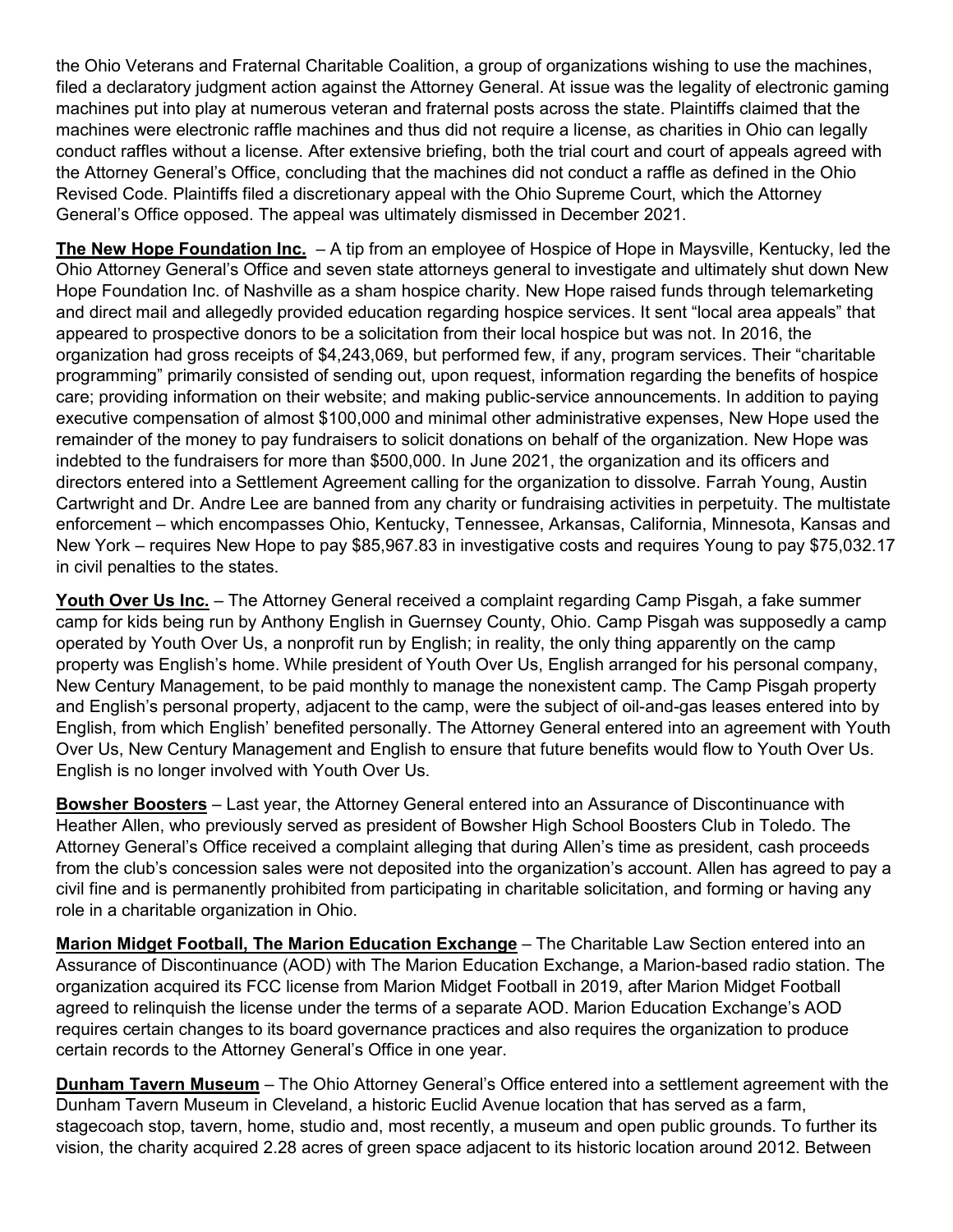2012 and 2017, Dunham ran a charitable fundraising campaign and raised more than \$700,000 to help defray the cost of acquisition and to improve the green space. In 2019, the board of Dunham voted to sell 1.26 acres of its property to a designee of the Cleveland Foundation to build its new headquarters. Three Dunham board members filed a civil lawsuit in Cuyahoga County Common Pleas Court seeking to block the sale. That lawsuit was dismissed, and the dismissal was upheld by the 8th District Court of Appeals. The sale was completed in November 2019. The settlement agreement with the Attorney General's Office requires Dunham to file an application with an environmental or historical preservation organization by July 1, 2022, to designate 1.26 acres of its current property as permanent green space. If the application is not approved, the museum will file its own restriction on the property, dedicating it in perpetuity to green space and prohibiting the construction of any permanent building on the property.

**Central Ohio Stand Down, Fallen Fifteen** – A former director and volunteer to two central Ohio charities has agreed to injunctive relief as a result of an investigation into his handling of charitable funds. Richard Isbell was affiliated with two Ohio charities that provide services to military veterans. After an investigation, the Attorney General's Office believed that Isbell had failed to live up to his fiduciary duties in paying a charitable organization from the proceeds of a solicitation campaign. Isbell entered into an Assurance of Discontinuance under which he will not hold any position as an officer or trustee of any Ohio charity, and will not participate in charitable solicitations in the state of Ohio.

**Carleton F & Ruth D Davidson Trust** – This investigation was opened based on an anonymous complaint alleging theft on the part of the trustees. The trust, located in Springfield, was created by the Sept. 4, 1987, Carleton F & Ruth T Davidson Trust Agreement and required the trustees to "hold and administer in Trust for religious, charitable, scientific and educational purposes all of the assets which may come into the Trust…" The investigation by the Ohio Attorney General's Office alleges that funds and property were misused for personal purposes. The Trust agreed to reform the board and to sell the property. The office also pursed settlement with an individual board member who served as signatory on accounts and agreements that appeared to personally benefit the board member's late father. This settlement required the board member to pay restitution of \$30,000 to be distributed at the Attorney General's discretion to support charitable programming in and around Clark County as well as investigative costs and injunctive relief.

**Associated Community Services** – The Attorney General's Office, along with the Federal Trade Commission and 46 agencies from 37 states and the District of Columbia, [shuttered a massive telefunding operation](https://www.ftc.gov/enforcement/cases-proceedings/162-3208/associated-community-services-inc#_blank) last year. Associated Community Services and a number of related defendants who made deceptive fundraising calls agreed to settle allegations that they duped generous Americans into donating to charities that failed to provide the services promised. Through the court action, the defendants paid almost \$500,000 to the states to be distributed to court-approved nonprofits for the charitable purposes that donors originally intended to support. The funds surrendered by the defendants were paid to an escrow fund administered by the Florida Attorney General. The court approved that the funds be directed to the American Cancer Society, Semper Fi & America's Fund, and the Tunnel to Towers Foundation. Each organization will use the funds to support the causes defendants purported to support when soliciting donations from consumers. The funds recovered will now be used to assist Americans with cancer screenings and treatment, military service members and their families, and first responders and their families.

**Taylor Kidwell** – Taylor Kidwell, a former administrative assistant at Clermont Adult Residential Homes, was criminally prosecuted in Clermont County in connection with theft from the charitable organization and the clients it served. The Charitable Law Section filed a civil Assurance of Discontinuance in connection with the case that prohibits Kidwell from being an employee or volunteer with any charity when she would be involved with charity funds or in charitable solicitations, and requires the payment of restitution as ordered by the Clermont County Court of Common Pleas in the criminal case.

**Now-Faith in Action Ministries** – Now Faith is an Ohio nonprofit with a mission to provide a "church and evangelistic services" in Columbus. Robert Frary served as pastor since at least September 2008. The Attorney General's Office filed a lawsuit last year alleging that in 2020, Frary instigated the transfer of \$74,500 from Now Faith's bank accounts to his personal bank account. Frary then transferred \$74,000 from his